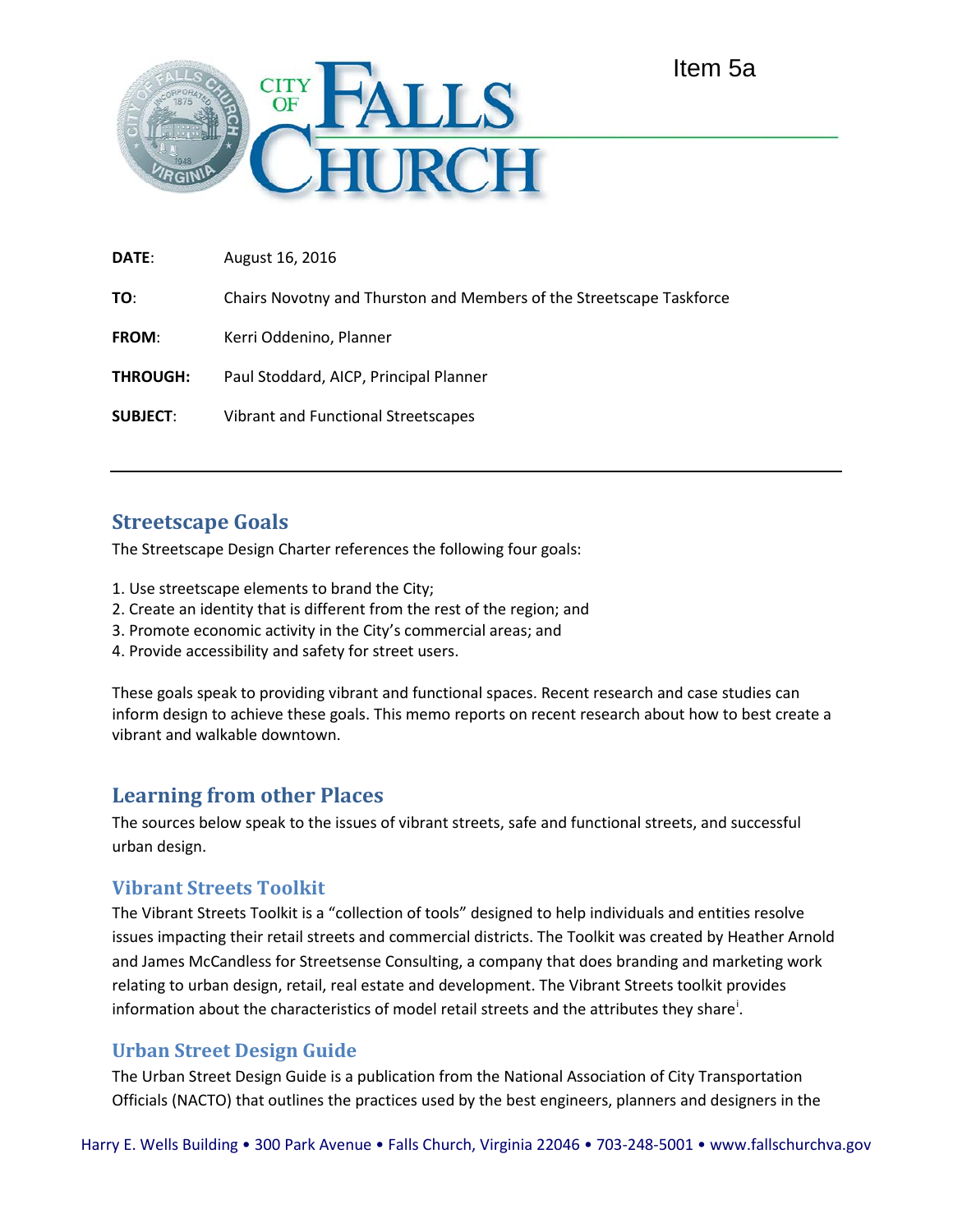nation. The guide serves as a blueprint for safe, livable and economically vibrant streets. The guide outlines a vision for complete streets and shows communities how to create a space where people can safely travel using a variety of modes<sup>[ii](#page-8-1)</sup>.

## **Measuring Urban Design**

Measuring Urban Design is a book that pinpoints "the precise design elements that make an area appealing"<sup>ii</sup>. The book was authored by Reid Ewing, a Professor of City and Metropolitan Planning at the University of Utah and Otto Clemente, a Senior Transportation Planner in Fairfax County. Ewing is a wellknown planning academic with expertise in pedestrian and transit-oriented design and ways of measuring and creating walkable streets. The guide "provides operational definitions and measurement protocols of five intangible qualities of urban design, specifically imageability, visual enclosure, human scale, transparency, and complexity"<sup>[iv](#page-8-3)</sup>.

## **Conclusion**

The above resources serve as a guide for identifying the elements that contribute to vibrant places and functional spaces. Information collected from these resources is discussed below, including specific streetscape features, spacing guidelines and examples from other communities.

# **Vibrant Spaces**

There are several key elements of the streetscape that contribute to vibrant places and attract commercial activity. Borrowing from Ewing and Clemente, 2013, p.89, several elements of streetscape design contribute to a sense of vibrancy.

# **Vibrancy in Streetscape Design**

The following elements are specific items that Reid and Clemente identified as contributing to vibrancy:

### **Imageability**

- Courtyards/plazas/parks
- Outdoor dining
- Major landscape features (such as bodies of water, mountain ranges, or man-made features)<sup>[v](#page-8-4)</sup>
- Buildings with identifiers (signs or symbols that advertise a building's street-level use)<sup>[vi](#page-8-5)</sup>

### **Human Scale**

- Street furniture<sup>[vii](#page-8-6)</sup>
- Number of small planters (potted trees, shrubs or flowers, less than 10 ft<sup>2</sup> at the base)<sup>[viii](#page-8-7)</sup>

## **Complexity**

- Public art (including monuments, sculptures and murals)<sup>[ix](#page-8-8)</sup>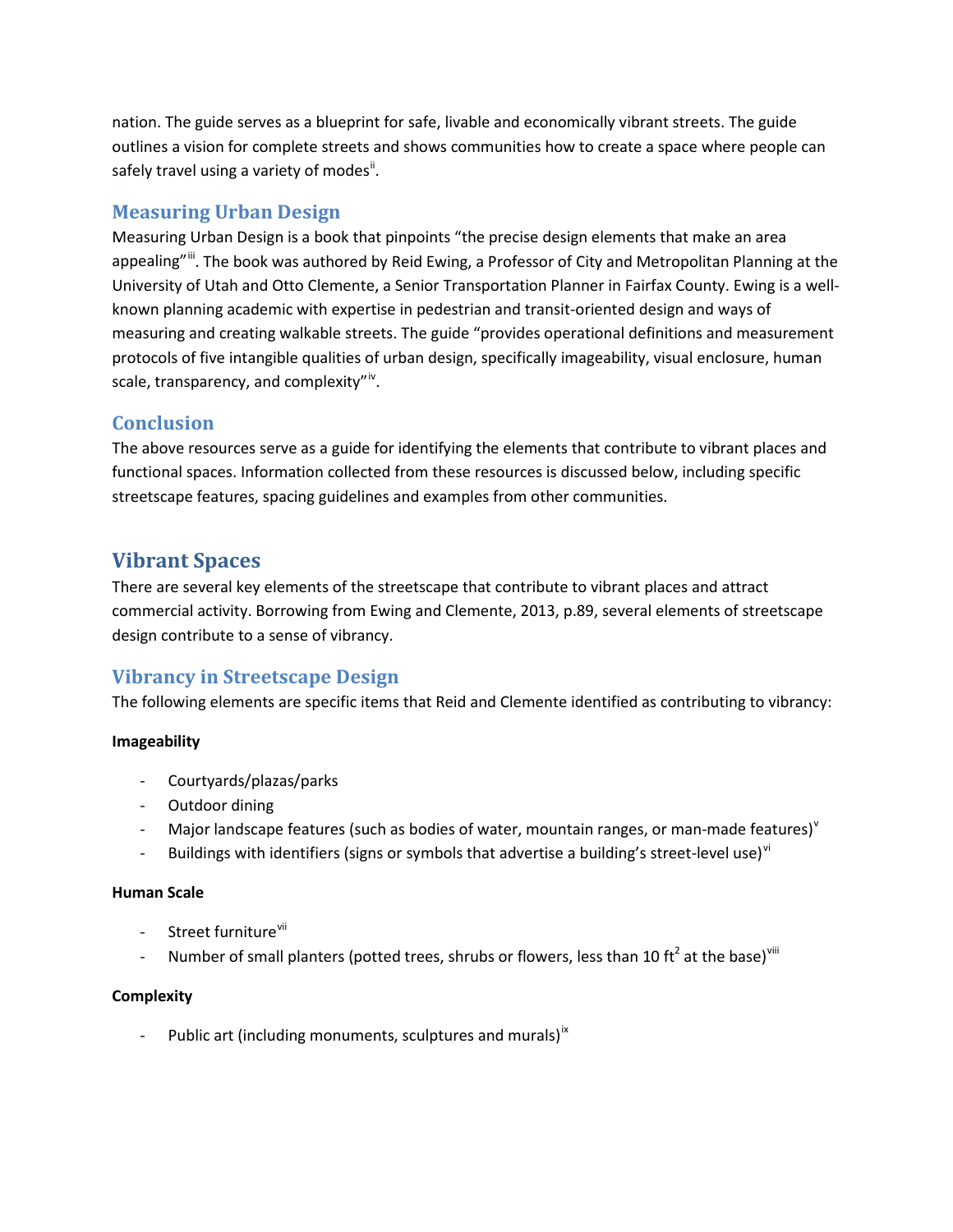# **Vibrancy in a Broader Urban Design Context**

Imageability, enclosure, human scale, transparency and complexity are more intangible qualities of the streetscape. Listed below these qualities are urban design characteristics that represent some of the measurements used to define these qualities. The urban design characteristics below each of these qualities are characteristics that would not be included as a part of Streetscape Design Guidelines.

(From Ewing and Clemente, 2013, p.89)

#### **Imageability**

- Proportion of historic buildings
- Buildings with rectangular silhouettes

#### **Enclosure**

- Proportion of street wall- same side
- Proportion of street wall- opposite side
- Long sight lines
- Proportion of sky ahead

#### **Human Scale**

- Proportion of first floor with windows
- Building height- same side

#### **Transparency**

- Proportion of first floor with windows
- Proportion of active uses

#### **Complexity**

- Number of buildings
- Dominant building colors
- $-$  Accent colors<sup>[x](#page-8-9)</sup>

# **Functional Spaces**

Vibrant and functional streetscapes are also walkable. Below are spacing guidelines that promote pedestrian activity.

## **Pedestrian Through Zone**

According to NACTO, 2013, p.38: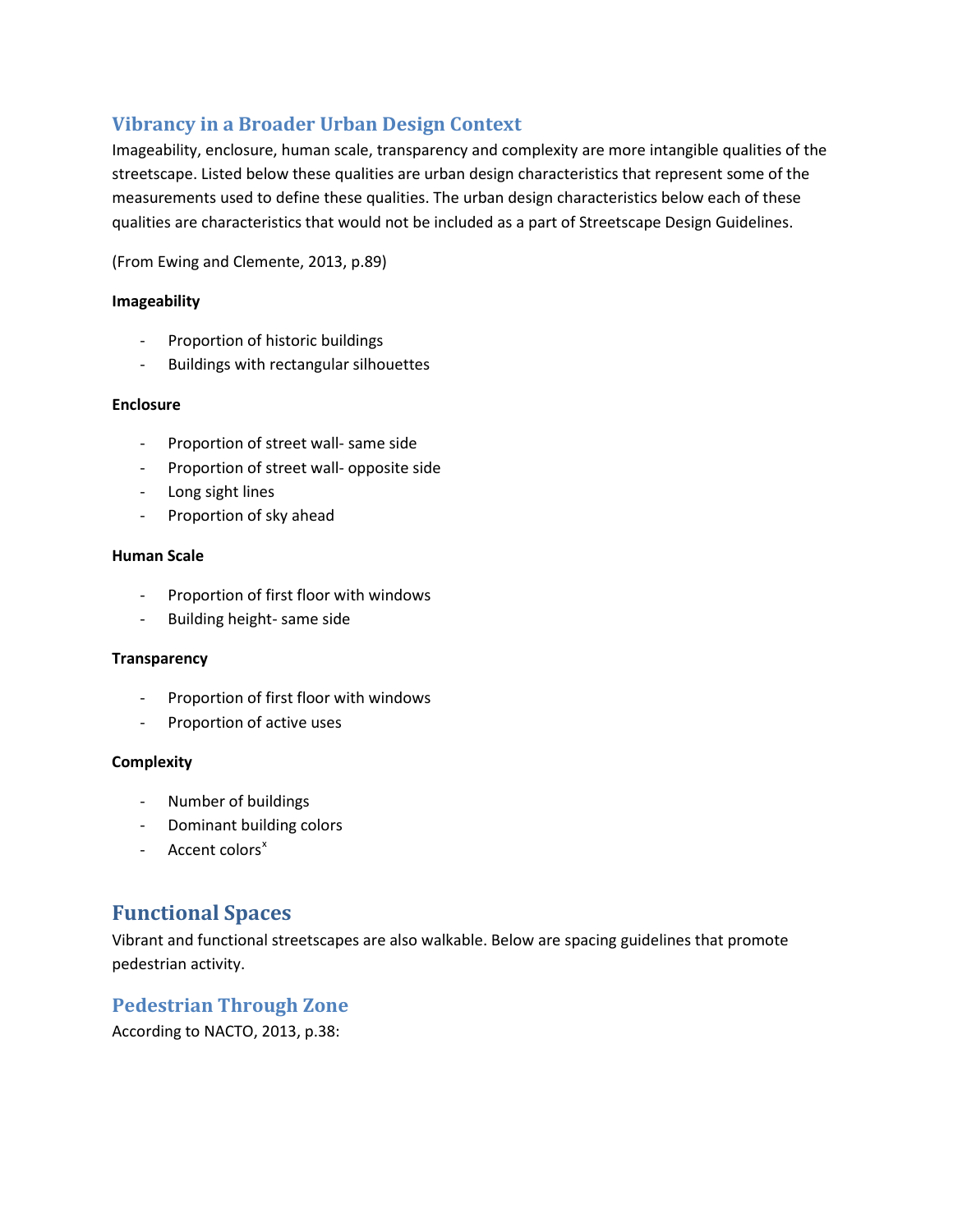• "The pedestrian through zone is the primary, accessible pathway that runs parallel to the street. The through zone ensures that pedestrians have a safe and adequate place to walk and should be 5–7 feet wide in residential settings and 8–12 feet wide in downtown or commercial areas"<sup>[xi](#page-8-10)</sup>.

## **Average Sidewalk Width**

The pedestrian through zone exists within the larger sidewalk space. According to Arnold and McCandless, 2014, p.49, that sidewalk space ranges from eight to 40 feet:

- "Sidewalk widths on model retail streets are appropriately sized to accommodate the amount of customer traffic generated.
- Sidewalks for small-scale shopping streets are as narrow as eight feet (Madison Park) but are generally nine or 10 feet wide. Two streets that draw regional customers and tenants, Bethesda Row and Oak Street, are significantly wider, with 14- and 17-foot-wide sidewalks, respectively.
- Destination retail streets have the largest sidewalks, with most ranging between 15 and 20 feet wide. Avenue d'Champs-Elysees takes the prize for widest sidewalks in this study, averaging 40 feet"<sup>[xii](#page-8-11)</sup>.

# **Additional Attributes of Vibrant Streets**

Reading further into the Vibrant Streets Toolkit, vibrant streets are created by more than just urban design and streetscape standards. Partnerships, safety and a mix of retail types are additional attributes of streets that contribute to vibrancy.

"Vibrant Streets typically share the following attributes:

- **Managed** 
	- o Support from an active Merchants' Association or Non-Profit Organization provides clear leadership and serves as a surrogate for single landownership for most vibrant streets.
- Retail appropriate
	- o Ground-floor spaces along vibrant streets have high ceiling heights (12 feet or more), transparent storefronts, adequate sidewalks (8 feet and more), and few disruptions in retail continuity (few instances of interference by professional offices, open spaces, residential-only buildings, etc.).
- **Mixed** 
	- o The types of retail tenants on vibrant streets reflect the market demand. Unsupportable tenants are not artificially introduced. That said, the merchandising mixes on most vibrant streets have a prevailing retail category (NG&S, F&B, or GAFO) with smaller percentages of tenants from the other two retail categories.
- Safe
	- o Regardless of the crime statistics for the neighborhood, vibrant streets maintain a perception of safety.
- **Championed**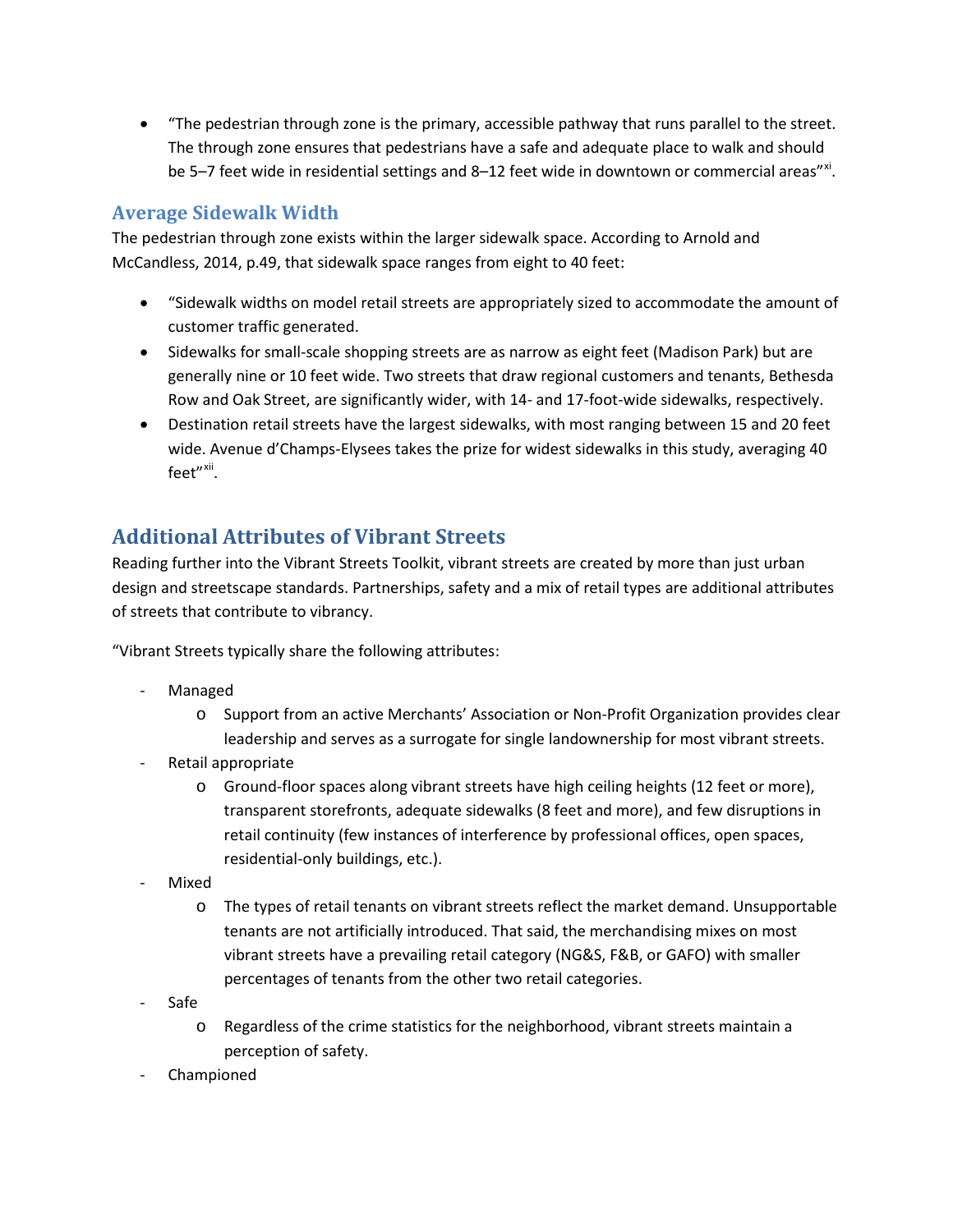- o A vibrant street is likely to show signs of investment, either by the public or private sector. Examples of these investments can include major development, street furniture, public art, and removal of above-ground power lines, to name a few.
- **Anchored** 
	- o The street is activated by a civic or cultural anchor that attracts people for purposes other than commerce.
- Walkable
	- o A vibrant street is part of a walkable community and is supported by pedestrian oriented residents.
- **Unified** 
	- o Vibrant streets generally have a common character or theme, often historical in nature; that binds the street's range of uses"[xiii](#page-8-12).

# **Examples from Other Communities**

### **Shirlington**



**Above:** This sidewalk on Campbell Avenue in Shirlington features pedestrian space in between building space and the amenity area. A number of small planters are present. The sidewalk is 19-25 feet wide, with 8-12 feet of building space, 5-8 feet of pedestrian space, and a 5-7 foot amenity area. The sidewalk is comprised of 60-70% passable space.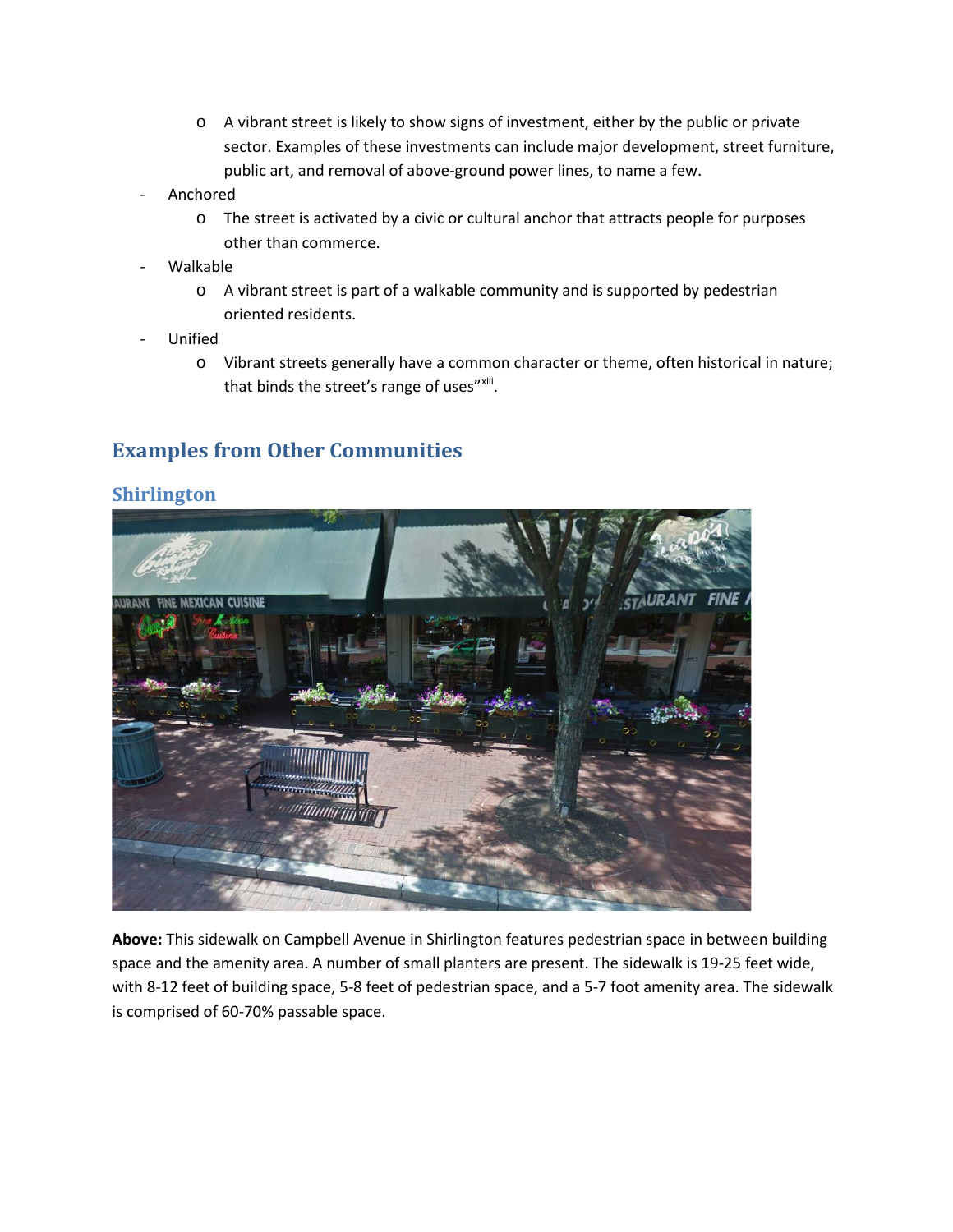## **Old Town**



**Above:** This sidewalk on King Street in Old Town features building space adjacent to the curb and a pedestrian space adjacent to the building façade. Unique signage adds interest to the streetscape. The sidewalk is 12-16 feet wide, with 7-9 feet of combined building and amenity space and 5-8 feet of pedestrian space. Overall for the street segment, the sidewalk is comprised of 70-80% passable space.

### **Mosaic**

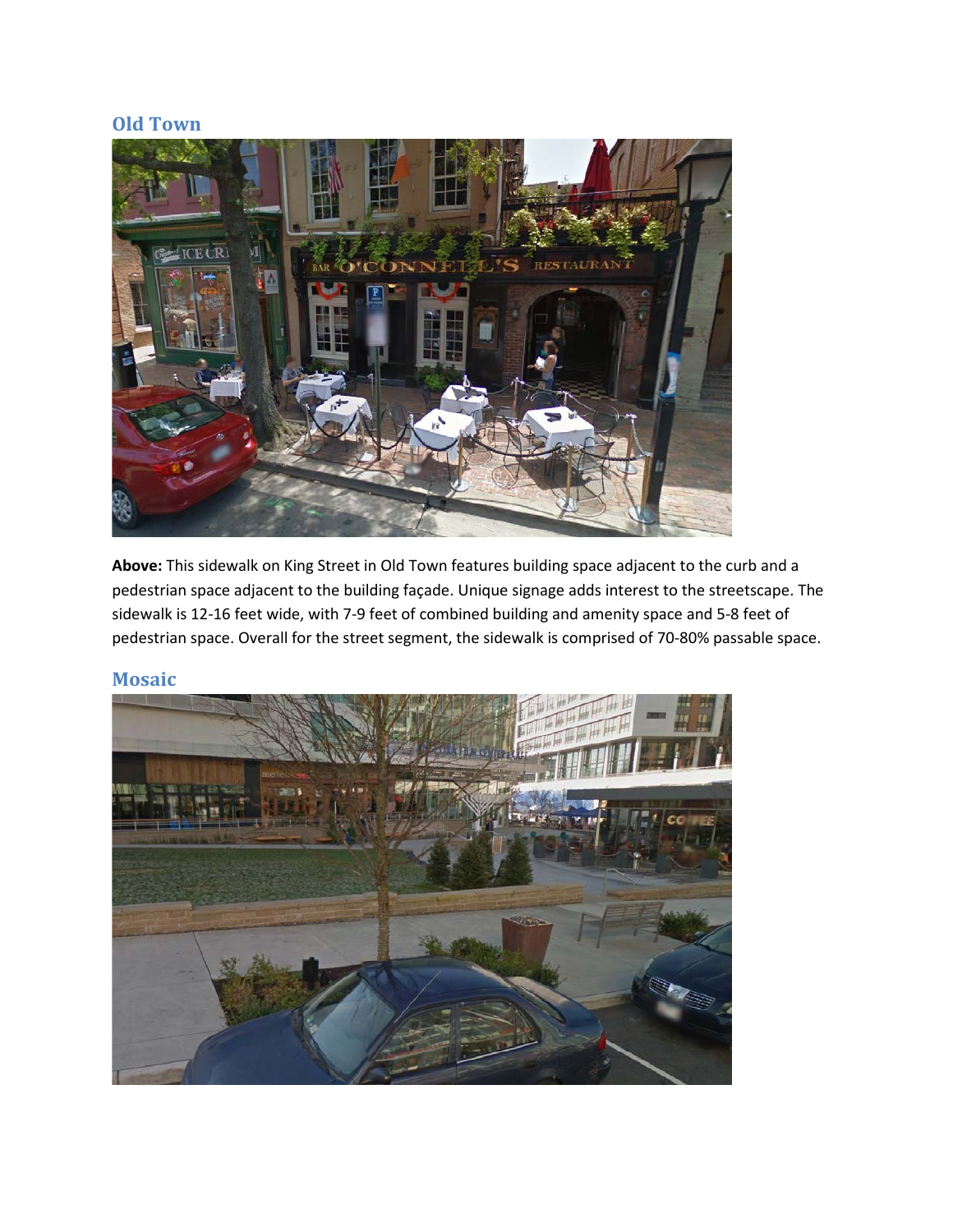**Above:** This sidewalk on Strawberry Lane in the Mosaic District is located in between a low wall that serves as the edge of an open space, and an amenity area adjacent to the curb. The sidewalk is 16-19 feet in width with a pedestrian space of 7-10 feet and an amenity area of 6-9 feet. The sidewalk here is comprised of 60-70% passable space.



**Above:** This sidewalk features a pedestrian space in between the building space and amenity area. The sidewalk is 19-21 feet wide, with 6-7 feet of building space, a pedestrian space of 7-9 feet and an amenity area of 6-8 feet. The sidewalk here is comprised of 50-60% passable space.

# **Bringing it all Together**

Streetscape efforts and street cross sections in Salt Lake City, Utah and Alexandria, Virginia are shown below. Efforts for vibrancy and activity must be paired with efforts for functionality and clear space.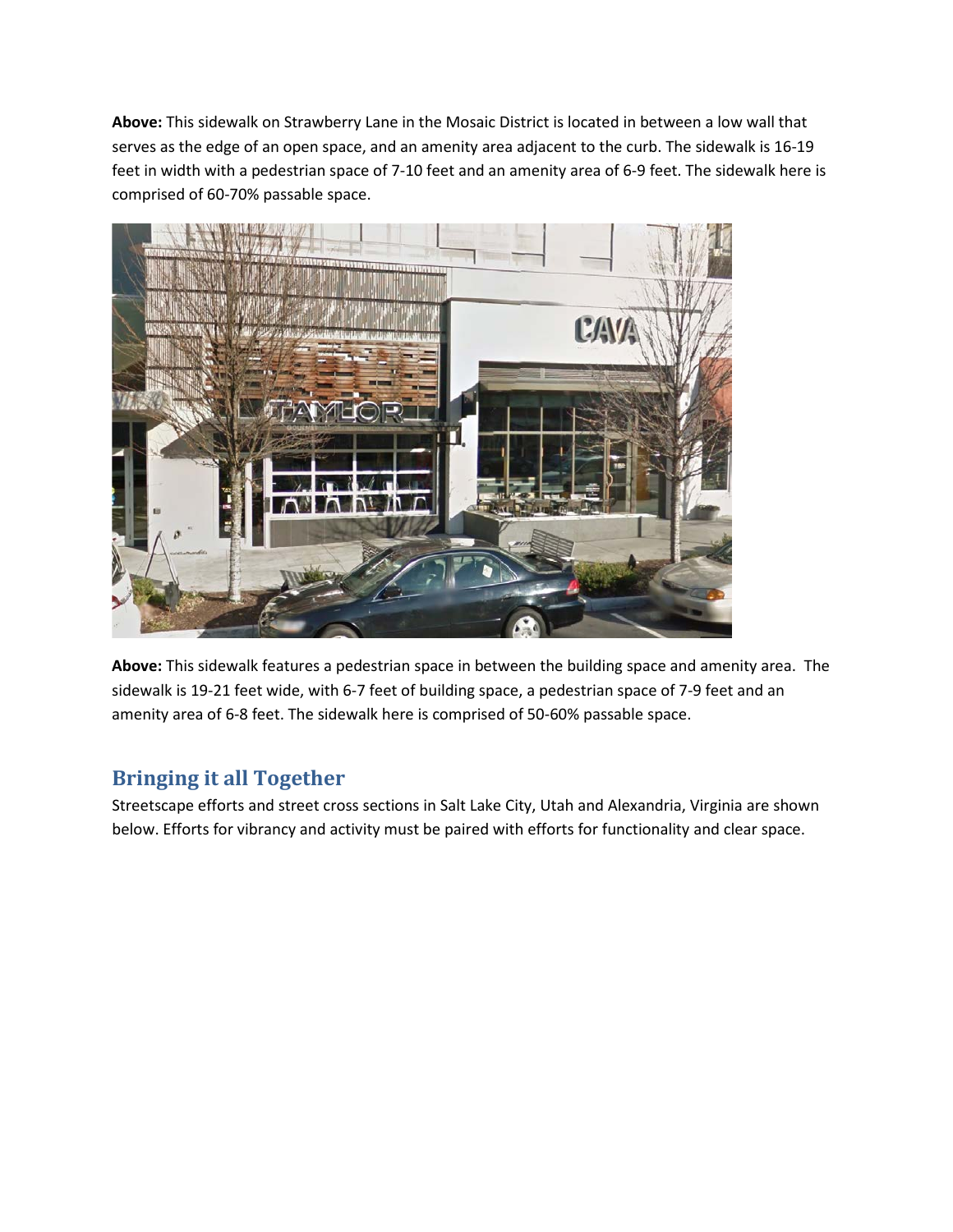

**Above:** This streetscape in Salt Lake City features a wide sidewalk but lacks transparency, complexity and imageability. Wide sidewalks alone do not create a vibrant streetscape. Photo by Reid Ewing.

**Below:** This segment of historic King Street in Old Town Alexandria has less building space available than the Salt Lake City example above. The City allows for flexibility and a variety of uses in a tight space.